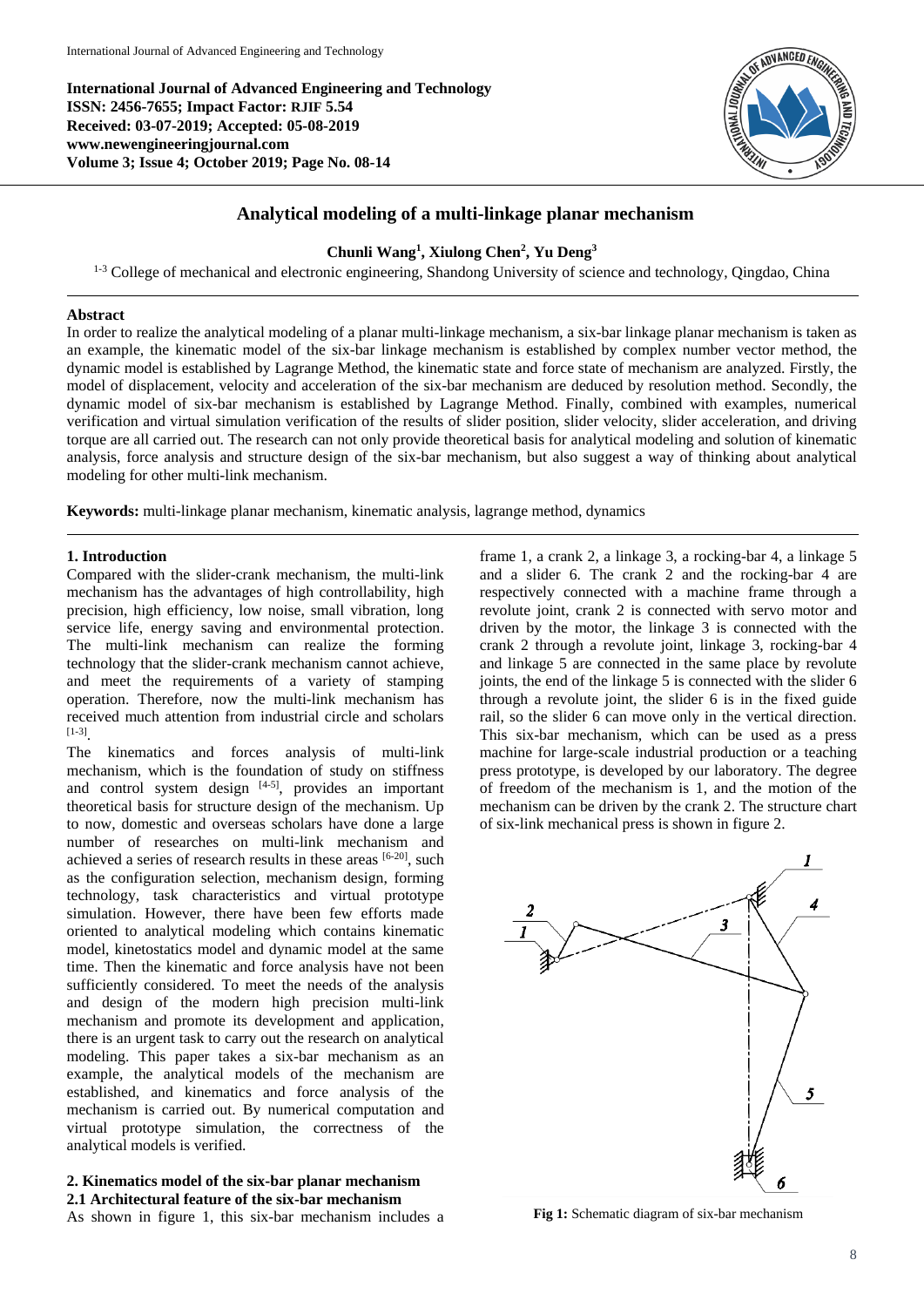

**Fig 2:** Structure chart of six-link mechanical press

### **2.2 Displacement model of the mechanism**



**Fig 3:** Kinematic analysis diagram of six-bar mechanism

As shown in figure 3, the length of the crank 2 of the six-bar mechanism is expressed as  $L_2$ , the vector of the crank 2 is expressed as  $\vec{L}_2$ , the vector angle, which is measured between the vector of the rod and the positive direction of the X axis along the counter clockwise direction, is expressed as  $\theta_2$ . The rest members of the mechanism are expressed as the same way. Since the vector of the members can form a closed polygon, such as  $\vec{L}_1 = \vec{L}_2 = \vec{L}_3 = \vec{L}_3$  and  $\vec{L}_4 \equiv \vec{L}_5 \equiv \vec{L}_12 \equiv \vec{s}_s$ , the sum of two vectors in a closed polygon must be equal to each other. Then the equation set can be written as

$$
\begin{cases}\n\stackrel{\rightarrow}{L_2} + \stackrel{\rightarrow}{L_3} = \stackrel{\rightarrow}{L_1} + \stackrel{\rightarrow}{L_4} \\
\stackrel{\rightarrow}{L_4} + \stackrel{\rightarrow}{L_5} + \stackrel{\rightarrow}{S_6} = \stackrel{\rightarrow}{L_1} \\
\end{cases}
$$
\n(1)

Equation (1) is the closed vector position equation of the six-bar mechanism model. In this model, the motion law of the crank 2 and the length of each member are known. Therefore, three unknown direction angles  $\theta_3$ ,  $\theta_4$ ,  $\theta_5$  and the displacement of the slider  $S_6$  can be obtained by equation (1). The equation (1) can be written in polar form as

$$
\begin{cases}\nL_2 e^{i\theta_2} + L_3 e^{i\theta_3} = L_{11} e^{i\theta_{11}} + L_4 e^{i\theta_4} \\
L_4 e^{i\theta_4} + L_5 e^{i\theta_5} + S_6 e^{i\theta_{12}} = L_{12} e^{i\theta_{12}}\n\end{cases} \tag{2}
$$

Putting Euler's formula  $e^{i\theta} = \cos \theta + i \sin \theta$  into the equation (2), we can obtain

$$
\begin{cases}\nL_2 \cos \theta_2 + L_3 \cos \theta_3 = L_{11} \cos \theta_{11} + L_4 \cos \theta_4 \\
L_2 \sin \theta_2 + L_3 \sin \theta_3 = L_{11} \sin \theta_{11} + L_4 \sin \theta_4 \\
L_4 \cos \theta_4 + L_5 \cos \theta_5 = 0 \\
L_4 \sin \theta_4 + L_5 \sin \theta_5 + S_6 = L_{12}\n\end{cases}
$$
\n(3)

From the equation (3), we can get  
\n
$$
L_{11}^2 + L_2^2 + L_4^2 - 2L_{11}L_2 \cos(\theta_2 - \theta_{11}) + (2L_{11}L_4 \cos \theta_{11} - 2L_2L_4 \cos \theta_2) \cos \theta_4 + (2L_{11}L_4 \sin \theta_{11} - 2L_2L_4 \sin \theta_2) \sin \theta_4 = L_3^2
$$
 (4)

Equation (4) can be simplified as

$$
A\sin\theta_4 + B\cos\theta_4 + C = 0\tag{5}
$$

Where,  $A = 2L_{11}L_4 \cos \theta_{11} - 2L_2L_4 \cos \theta_2$ 

$$
B = 2L_{11}L_4 \sin \theta_{11} - 2L_2L_4 \sin \theta_2
$$
  

$$
C = L_{11}^2 + L_2^2 + L_4^2 - L_3^2 - 2L_{11}L_2 \cos(\theta_2 - \theta_{11})
$$

By applying trigonometric function formula, the equation (5) can be transformed into

$$
2A\sin\frac{\theta_4}{2}\cos\frac{\theta_4}{2} + B\left(\cos^2\frac{\theta_4}{2} - \sin^2\frac{\theta_4}{2}\right) + C\left(\sin^2\frac{\theta_4}{2} + \cos^2\frac{\theta_4}{2}\right) = 0
$$
\n<sup>(6)</sup>

From the equation (6), we can obtain

$$
(B-C)\tan^2\frac{\theta_4}{2} - 2A\tan\frac{\theta_4}{2} - (B+C) = 0
$$
\n(7)

Therefore,  $\frac{\tan \frac{\theta_4}{2}}{\tan \theta_4}$  are expressed as

$$
\tan \frac{\theta_4}{2} = \frac{A \pm \sqrt{A^2 + B^2 - C^2}}{B - C}
$$
 (8)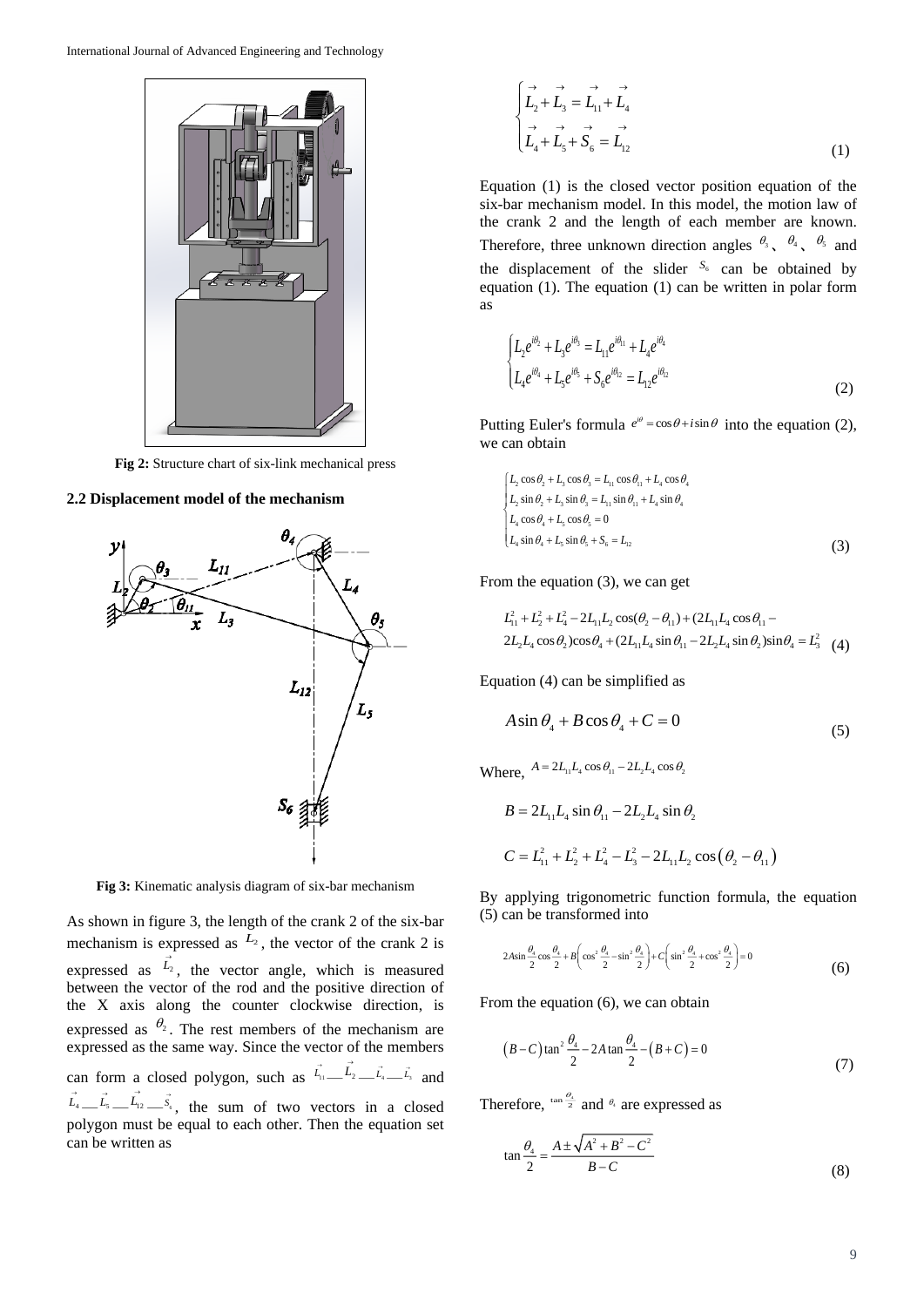International Journal of Advanced Engineering and Technology

$$
\theta_{4} = 2\arctan\frac{A - \sqrt{A^2 + B^2 - C^2}}{B - C}
$$
\n(9)

Taking  $\theta_4$  into equation (3),  $\theta_3$ ,  $\theta_5$  and  $S_6$  can be given by

$$
\theta_{3} = \arccos\left(\frac{L_{11}\cos\theta_{11} + L_{4}\cos\theta_{4} - L_{2}\cos\theta_{2}}{L_{3}}\right)
$$
\n(10)

$$
\theta_{\rm s} = \arccos\left(\frac{-L_4 \cos \theta_4}{L_5}\right) \tag{11}
$$

$$
S_6 = L_{12} - L_4 \sin \theta_4 - L_5 \sin \theta_5
$$
 (12)

#### **2.3 Velocity model of the mechanism**

Taking one derivative of equation (3) with respect to time the velocity model of the six-bar mechanism can be written as

$$
\begin{cases}\n-\omega_3 L_3 \sin \theta_3 + \omega_4 L_4 \sin \theta_4 = \omega_2 L_2 \sin \theta_2 \\
\omega_3 L_3 \cos \theta_3 - \omega_4 L_4 \cos \theta_4 = -\omega_2 L_2 \cos \theta_2 \\
-\omega_4 L_4 \sin \theta_4 - \omega_5 L_5 \sin \theta_5 = 0 \\
\omega_4 L_4 \cos \theta_4 + \omega_5 L_5 \cos \theta_5 + V_6 = 0\n\end{cases}
$$
\n(13)

From equation (13), we can obtain

$$
L_2 \omega_2 \sin(\theta_4 - \theta_2) = L_3 \omega_3 \sin(\theta_3 - \theta_4)
$$
\n(14)

So 
$$
\omega_3
$$
 can be given by  
\n
$$
\omega_3 = \frac{L_2 \omega_2 \sin(\theta_4 - \theta_2)}{L_3 \sin(\theta_3 - \theta_4)}
$$
\n(15)

Taking equation (15) into equation (13),  $\mathcal{O}_3$   $\mathcal{O}_5$  and  $\mathcal{V}_6$  can be written as

$$
\omega_4 = \frac{L_2 \omega_2 \sin(\theta_2 - \theta_3)}{L_4 \sin(\theta_4 - \theta_3)}
$$
(16)

$$
\omega_s = \frac{-L_4 \omega_4 \sin \theta_4}{L_5 \sin \theta_5} \tag{17}
$$

$$
V_6 = -L_4 \omega_4 \cos \theta_4 - L_5 \omega_5 \cos \theta_5 \tag{18}
$$

### **2.4 Acceleration model of the mechanism**

Taking the second derivative of formula (3) with respect to time the acceleration model of the six-bar mechanism can be expressed as

$$
\begin{array}{l}\n\left[-L_1 \omega_3^2 \cos \theta_3 - L_1 \alpha_5 \sin \theta_3 - L_2 \omega_3^2 \cos \theta_2 - L_2 \alpha_5 \sin \theta_3 = -L_1 \omega_4^2 \cos \theta_4 - L_4 \alpha_4 \sin \theta_4\n\right. \\
\left. -L_5 \omega_3^2 \sin \theta_3 + L_5 \alpha_5 \cos \theta_3 - L_2 \omega_2^2 \sin \theta_2 + L_2 \alpha_2 \cos \theta_2 = -L_4 \omega_4^2 \sin \theta_4 + L_4 \alpha_4 \cos \theta_4\n\right. \\
\left. -L_6 \omega_4^2 \cos \theta_4 - L_4 \alpha_4 \sin \theta_4 - L_5 \omega_5^2 \cos \theta_5 - L_4 \alpha_5 \sin \theta_5 = 0\n\right. \\
\left. -L_6 \omega_4^2 \sin \theta_4 + L_4 \alpha_4 \cos \theta_4 - L_5 \omega_5^2 \sin \theta_5 + L_5 \alpha_5 \cos \theta_5 + \alpha_6 = 0\n\right.\n\end{array} \tag{19}
$$

#### Solving the equation (19), we can obtain

$$
\alpha_{s} = \frac{-\left[L_{2}\omega_{2}^{2}\cos\left(\theta_{4}-\theta_{2}\right)+L_{3}\omega_{3}^{2}\cos\left(\theta_{3}-\theta_{4}\right)-L_{4}\omega_{4}^{2}\right]}{L_{s}\sin\left(\theta_{3}-\theta_{4}\right)}
$$
(20)

$$
\alpha_4 = \frac{-\left[L_2 \omega_2^2 \cos\left(\theta_3 - \theta_2\right) + L_4 \omega_4^2 \cos\left(\theta_3 - \theta_4\right) - L_5 \omega_3^2\right]}{L_4 \sin\left(\theta_3 - \theta_4\right)}\tag{21}
$$

$$
\alpha_{5} = \frac{-L_{4}\omega_{4}^{2}\cos\theta_{4} - L_{4}\alpha_{4}\sin\theta_{4} - L_{5}\omega_{5}^{2}\cos\theta_{5}}{L_{5}\sin\theta_{5}}
$$
(22)

$$
a_6 = L_4 \omega_4^2 \sin \theta_4 - L_4 \alpha_4 \cos \theta_4 + L_5 \omega_5^2 \sin \theta_5 - L_5 \alpha_5 \cos \theta_5 \tag{23}
$$

#### **3 Dynamics model of the six-bar mechanism**

3.1 Generalized coordinates of the six-bar mechanism From figure 10, crank 2 is the driving link in the single degree of freedom six-bar mechanism. When the angular displacement of crank 2 is determined, the position of the whole mechanism is also determined, and thus, the angular displacement of the crank can be taken as the generalized coordinates, that is  $q = \theta_2$ .



**Fig 10:** Dynamics analysis diagram of six-bar mechanism

The Lagrange formula for a single degree of freedom system is expressed as

$$
\frac{d}{dt}\left(\frac{\partial E}{\partial \dot{q}}\right) - \frac{\partial E}{\partial q} + \frac{\partial U}{\partial q} = Q\tag{24}
$$

Where,  $E$ ,  $U$ ,  $Q$ ,  $q$  are the kinetic energy, potential energy, generalized force and generalized coordinates of the system, respectively.

In order to apply the formula (24) to establish the dynamic model of the system, the system's kinetic energy, potential energy and generalized force should be listed first.

### **3.2 The Lagrange dynamic equation of the six-bar mechanism**

#### **3.2.1 Kinetic energy of the six-bar mechanism**

To calculate the kinetic energy of the mechanism, we must know the angular velocity and the velocity of the center of mass of each member. By kinematic analysis of the mechanism, we can get

$$
\begin{cases}\n\theta_i = \theta_i(q) \\
x_{Si} = x_{Si}(q) \\
y_{Si} = y_{Si}(q)\n\end{cases}
$$
\n(25)

Where  $\theta_i$  is the angular displacement of component  $\hat{i}$ ,  $x_s$  and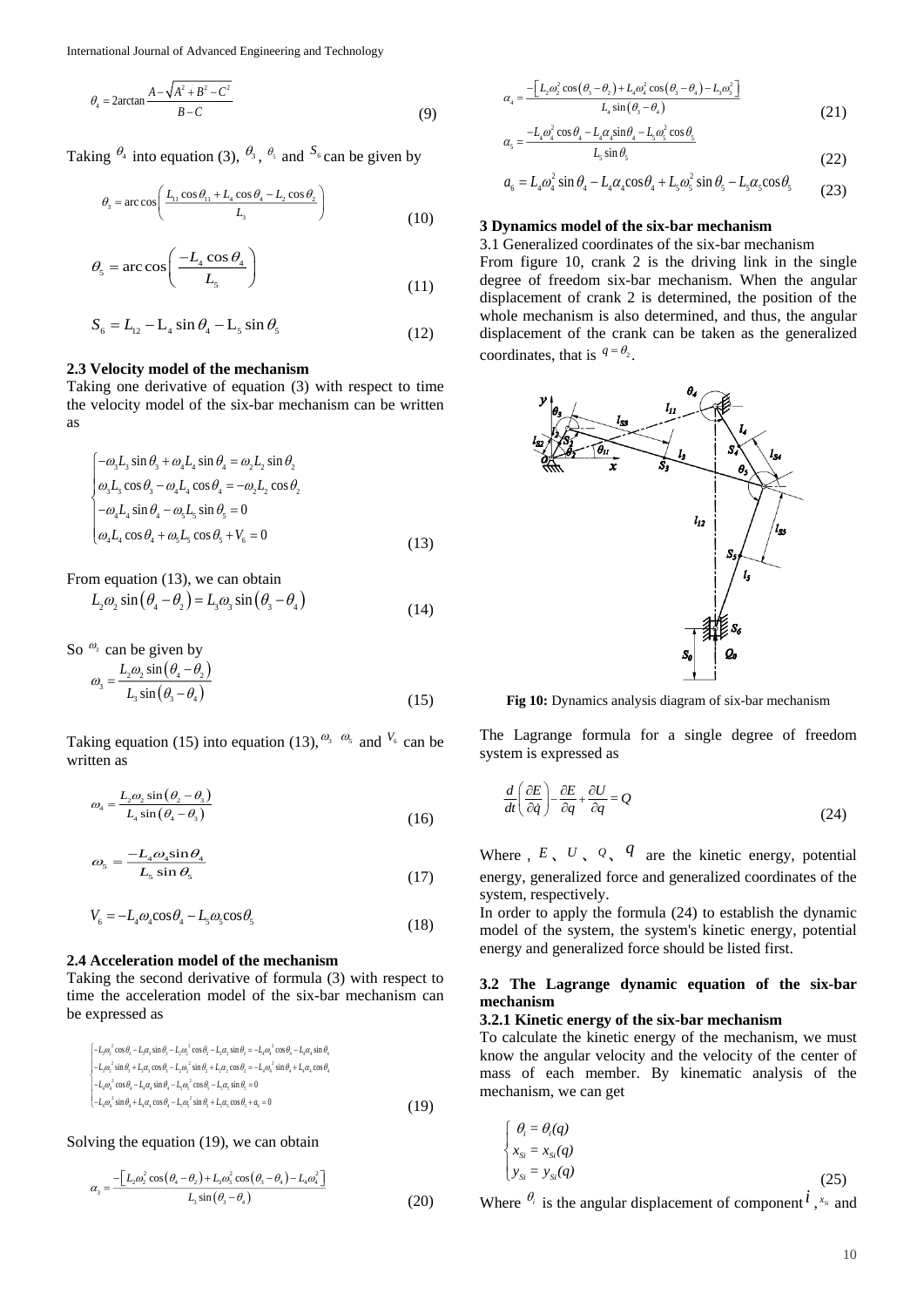$y_{si}$  are the coordinates of the centroid of the component in the  $x$  axis and  $y$  axis.

Taking derivative of equation (25) with respect to time, the angular velocity  $\dot{\theta}_i$  of the component i, the speed of centroid  $\dot{x}_{si}$  in the *x* axis and  $\dot{y}_{si}$  in the *y* axis can be obtained as

$$
\begin{cases}\n\dot{\theta}_i = \frac{\partial \theta_i(q)}{\partial q} \dot{q} \\
\dot{x}_{Si} = \frac{\partial x_{Si}(q)}{\partial q} \dot{q} \\
\dot{y}_{Si} = \frac{\partial y_{Si}(q)}{\partial q} \dot{q}\n\end{cases}
$$
\n(26)

Where  $\{q, q\}$  is the generalized coordinates and velocity, respectively

The velocity of the center of mass  $S_i$  can be given by

$$
V_{Si} = \sqrt{\dot{x}_{Si}^2 + \dot{y}_{Si}^2}
$$
 (27)

The kinetic energy of the six-bar mechanism can be expressed as

$$
E = \sum_{i=2}^{6} \frac{1}{2} (m_i v_{si}^2 + J_i \dot{\theta}_i^2)
$$
 (28)

Taking equation (26), (27) into equation (28), we can obtain

$$
E = \sum_{i=2}^{6} \frac{1}{2} \left\{ m_i \left[ \left( \frac{\partial x_{si}}{\partial q} \right)^2 + \left( \frac{\partial y_{si}}{\partial q} \right)^2 \right] + J_i \left( \frac{\partial \theta_i}{\partial q} \right)^2 \right\} \dot{q}^2 \tag{29}
$$

From equation (29), the kinetic energy of the system can be expressed as

$$
E = \frac{1}{2} J_e \dot{q}^2 \tag{30}
$$

Where

$$
J_e = \sum_{i=2}^{6} m_i \left[ \left( \frac{\partial x_{si}}{\partial q} \right)^2 + \left( \frac{\partial y_{si}}{\partial q} \right)^2 \right] + J_i \left( \frac{\partial \theta_i}{\partial q} \right)^2
$$

is a function of  $q$ , and is uncorrelated with  $q$ . In other words, the equivalent moment of inertia is related to the size of the mechanism, the moment of inertia of each member and the position  $q$  of the mechanism. And the  $J_e$  is always a positive number.

#### **3.2.2 Potential energy of the six-bar mechanism**

The zero potential energy position is located at the origin of the coordinate (see figure 9), the positive direction of the  $X$ axis is the direction of gravity, the potential energy of the system is written as

$$
U = -m_2 g x_{s2} - m_3 g x_{s3} - m_4 g x_{s4} - m_5 g x_{s5} - m_6 g L_{11} cos \theta_{11}
$$
 (31)

#### **3.2.3 Generalized force of the six-bar mechanism**

The generalized force can be determined according to the virtual work principle. For a single degree of freedom sixbar mechanism, the relationship between the virtual work  $\delta^W$  of active force and the generalized virtual displacement can be given by

$$
\delta W = Q \delta q \tag{32}
$$

Where the coefficient  $\mathcal{Q}$  in front of generalized virtual displacement is generalized force.

For the single degree of freedom six-bar mechanism, according to the virtual work principle, we can get

$$
\delta W = Q \delta q = M_2 \delta q - Q_0 \left[ \frac{\partial (L_{12} - S_0)}{\partial q} \delta q \right]
$$
\n(33)

Where,  $\mathcal{Q}_0$  is the load applied to the slider.

From the equation (33), the generalized force of the system is given by

$$
Q = M_2 + Q_0 \frac{\partial S_0}{\partial q}
$$
 (34)

Where,  $^{M_2}$  is the torque of the motor acting on the crank,  $^{S_0}$ is the displacement of the slider

### **3.2.4 Motion differential equation of the six-bar mechanism**

Taking derivative of equation (30) with respect to  $q$  and  $\dot{q}$ respectively, we can get

$$
\frac{\partial E}{\partial q} = \frac{1}{2} \dot{q}^2 \frac{\partial J_e}{\partial q} \tag{35}
$$

$$
\begin{cases}\n\frac{\partial E}{\partial \dot{q}} = J_c \dot{q} \\
\frac{d}{dt}(J_c \dot{q}) = J_c \frac{d\dot{q}}{dt} + \dot{q} \frac{\partial J_c}{\partial q} \frac{dq}{dt} = J_c \frac{d\dot{q}}{dt} + \dot{q}^2 \frac{\partial J_c}{\partial q}\n\end{cases}
$$
\n(36)

According to the equation (31), we can get

$$
\frac{\partial U}{\partial q} = -m_g g \frac{\partial x_{g2}}{\partial q} - m_g g \frac{\partial x_{g3}}{\partial q} - m_g g \frac{\partial x_{g4}}{\partial q} - m_g g \frac{\partial x_{g5}}{\partial q} - m_g g \frac{\partial L_{\mu} \cos \theta_{\mu}}{\partial q} \tag{37}
$$

The dynamic equation of the novel six-bar mechanism is expressed as

$$
J_{\epsilon}\ddot{q} + \frac{1}{2}\frac{\partial J_{\epsilon}}{\partial q}\dot{q}^{2} + \frac{\partial U}{\partial q} = Q
$$
\n(38)

### **4. Example of kinematic and force analysis of six-bar mechanism**

#### **4.1 System parameters of the six-bar mechanism**

System parameters of the six-bar mechanism are shown in table 1.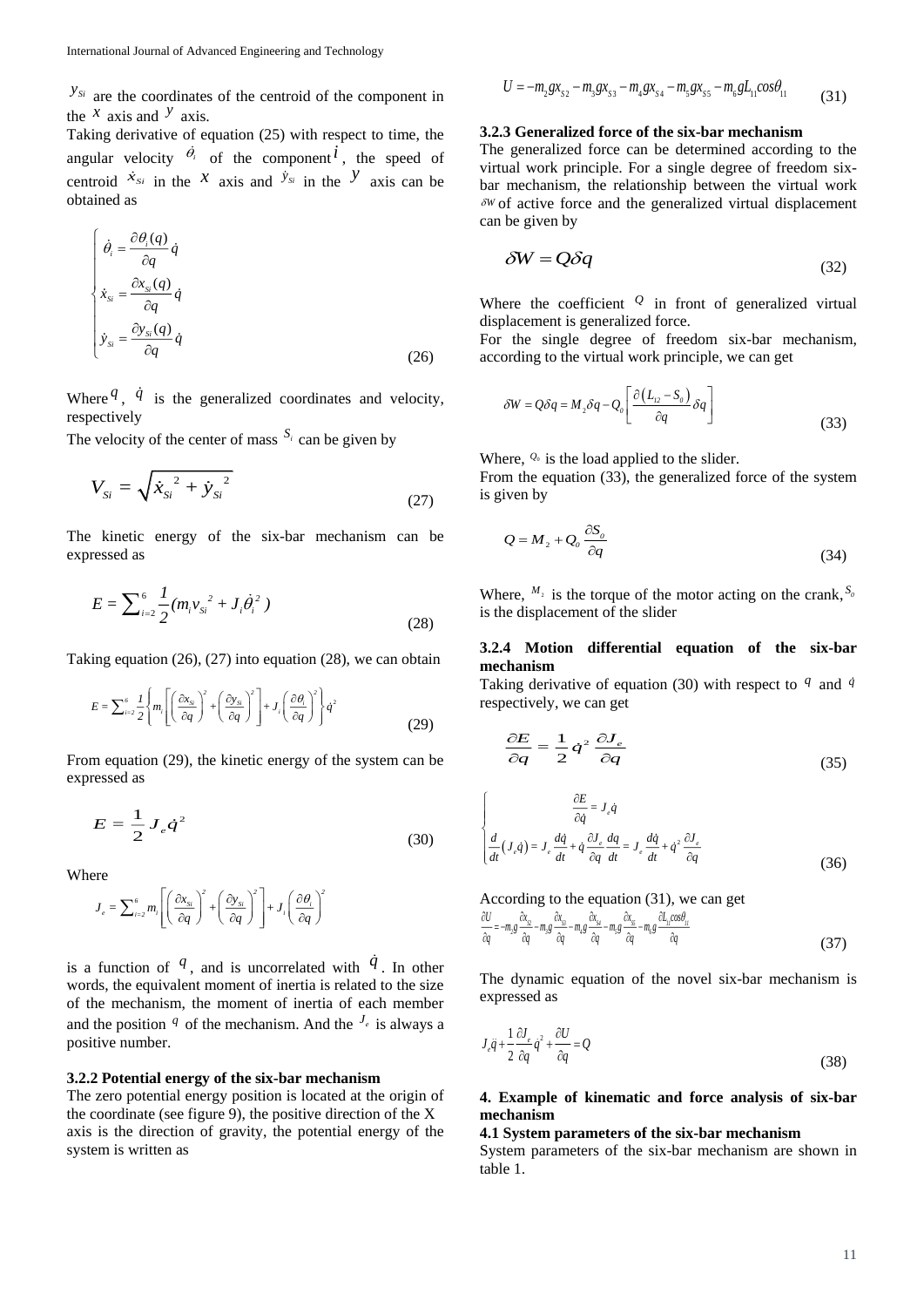| Design parameters                                                     | parameter values      |
|-----------------------------------------------------------------------|-----------------------|
| Distance between rotation center of crank 2 and rotation              | 434                   |
| center of rocking-bar 4 $L_{11}/mm$                                   |                       |
| Distance from frames to bottom dead centre of the                     | 650                   |
| sliding block 6 $L_{12}$ /mm                                          |                       |
| Length of the crank 2 $L_2/mm$                                        | 202                   |
| Length of the linkage 3 $L_s$ /mm                                     | 540                   |
| Length of the rocking-bar $4^{L_4/mm}$                                | 250                   |
| Length of the linkage 5 $L_s$ /mm                                     | 400                   |
| Inclination angle of the frame $\theta_{11}/(°)$                      | 11                    |
| Initial angle of crank 2 $\frac{\theta_2}{\theta_2}$                  | 160.24                |
| Quality of the crank 2 $^{m_2 / kg}$                                  | 0.037                 |
| Rotational speed of the crank 2 $\frac{\omega_2}{\sqrt{2}}$           | 120                   |
| Quality of the linkage 3 $^{m_3 / kg}$                                | 0.213                 |
| Quality of the rocking-bar $4^{m_x/kg}$                               | 0.100                 |
| Quality of the linkage 5 $^{m_s / kg}$                                | 0.158                 |
| Quality of the sliding block 6 $^{m_{6}/kg}$                          | 0.139                 |
| Rotational inertia of the linkage 3 $J_{3c}$ (kg/m <sup>2</sup> )     | $5.27 \times 10^{-3}$ |
| Rotational inertia of the rocking-bar 4 $J_{4c}$ (kg/m <sup>2</sup> ) | $5.42 \times 10^{-4}$ |
| Rotational inertia of the linkage 5 $^{J_{s_c}(kg/m^2)}$              | $2.17 \times 10^{-3}$ |
|                                                                       |                       |

**Table 1:** System parameters of the six-bar mechanism

## **4.2 Example of kinematic analysis**

When the crank 2 of six-bar mechanism runs three cycles, the numerical calculation of the displacement of the slider by Matlab and the virtual prototype simulation of the displacement of the slider by ADAMS are shown in figure 11, the numerical calculation of the velocity of the slider by Matlab and the virtual prototype simulation of the velocity of the slider by ADAMS are shown in figure 12, the numerical calculation of the acceleration of the slider by Matlab and the virtual prototype simulation of the acceleration of the slider by ADAMS are shown in figure 13.







**Fig 12:** The velocity of six-bar mechanism's slider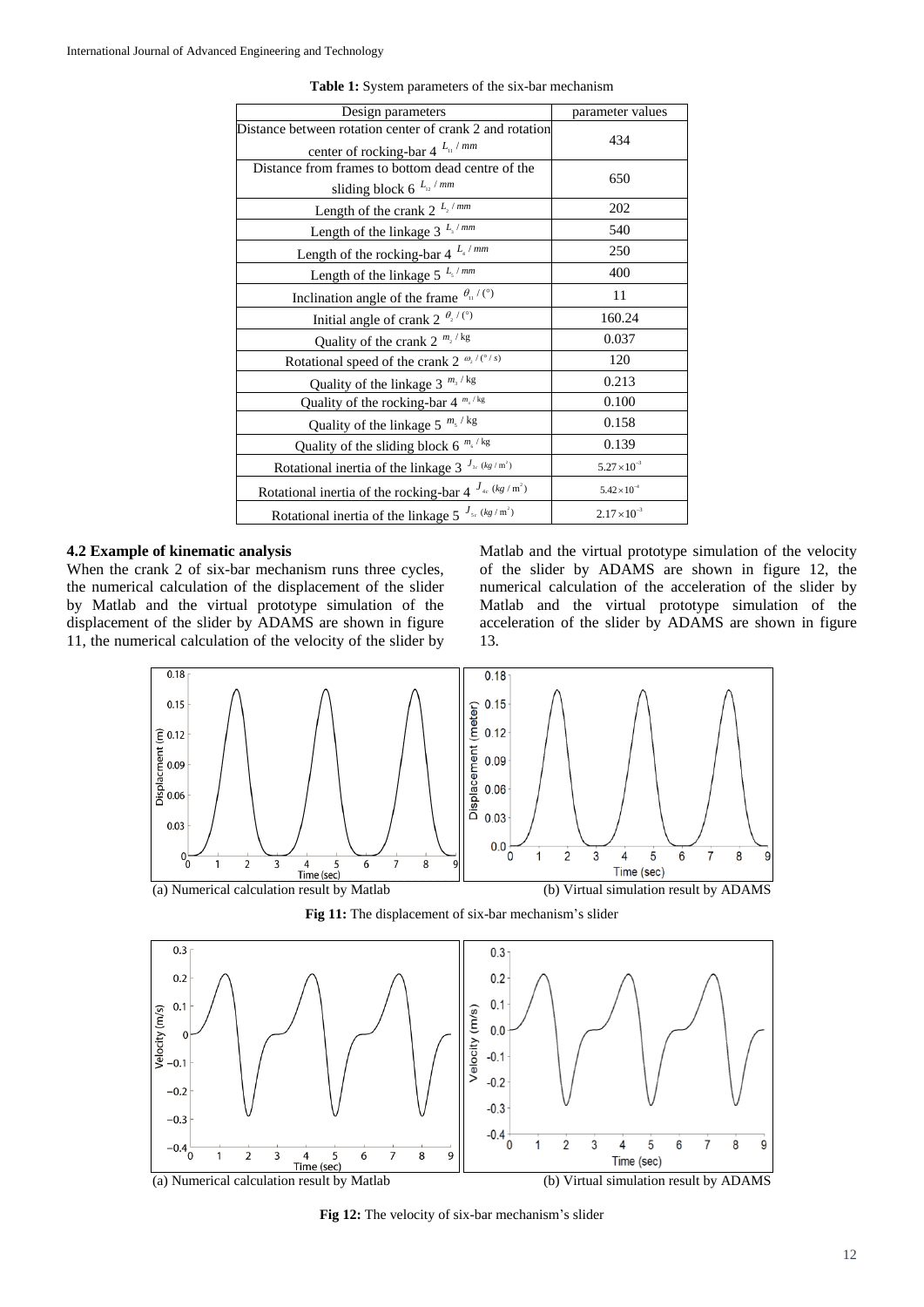

**Fig 13:** The acceleration of six-bar mechanism's slider

From figure 11 to figure 13, the trend and the peak value of the displacement curves, velocity curves, and acceleration curves are basically similar; the maximum error of the displacement, which occurs in 1.63s, is 0.0002m; the maximum error of the velocity, which occurs in 1.21s, is 0.0001m/s; the maximum error of the acceleration, which occurs in 1.71s, is  $0.0001 \text{m/s}^2$ .

#### 4.3 Example of dynamics analysis

When the slider 6 of six-bar mechanism moves with no-

load, that is  $F_r = 0$ , The numerical calculation of the driving torque of the crank by Matlab and the virtual prototype simulation of the driving torque of the crank by ADAMS are shown in figure 19. When the slider 6 of sixbar mechanism runs with load, that is  $F_r = 100kN$ , The numerical calculation of the driving torque of the crank by Matlab and the virtual prototype simulation of the driving torque of the crank by ADAMS are shown in figure 20.



**Fig 19:** The driving torque of six-bar mechanism when the slider with no load



**Fig 20:** The driving torque of six-bar mechanism when the slider with load

From figure 19 to figure 20, the numerical calculation results obtained by Matlab is almost completely consistent with the virtual simulation results obtained by ADAMS; When the slider 6 of six-bar mechanism runs with load, the